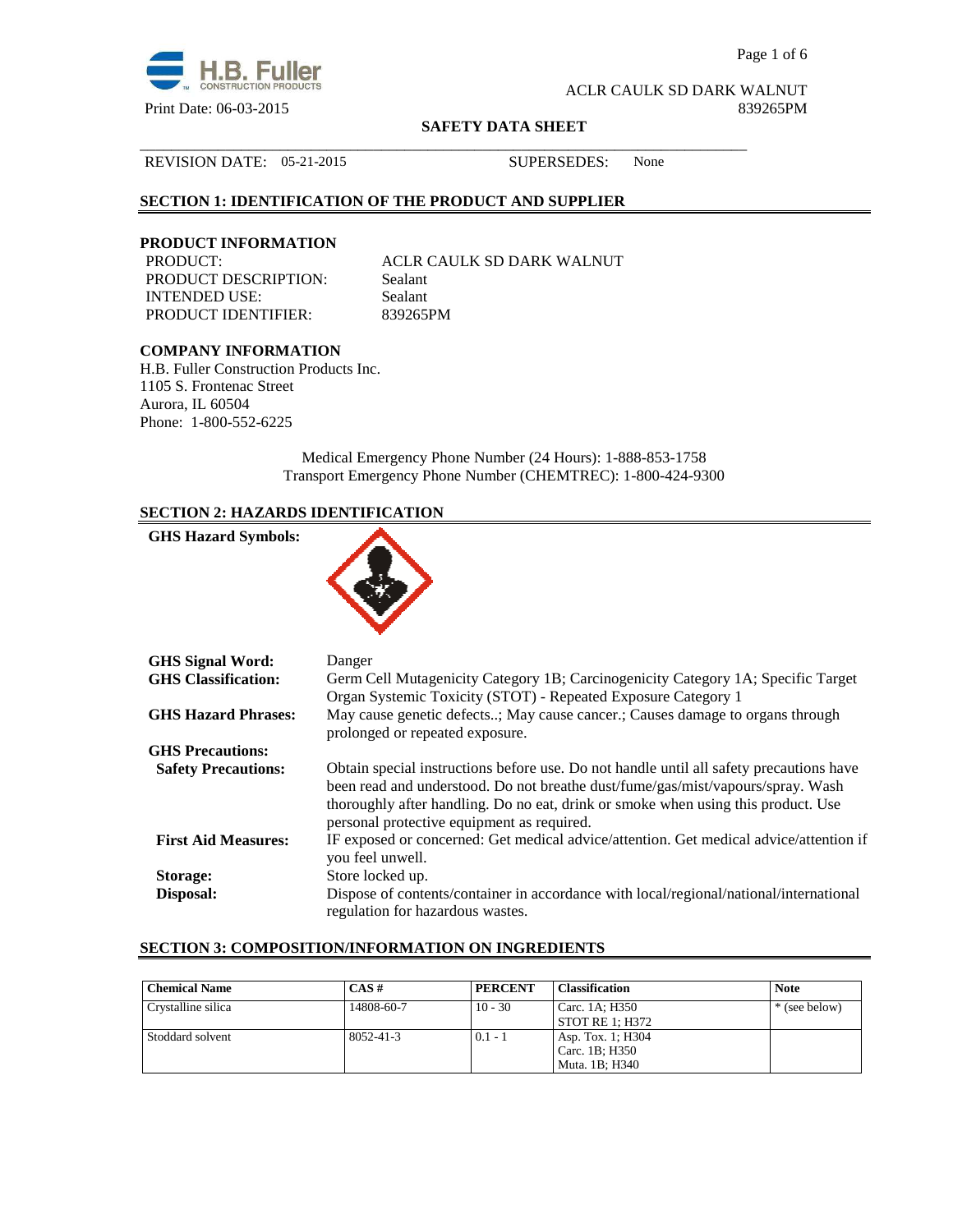

# **SAFETY DATA SHEET**

\*This product contains one or more materials that may be hazardous when present as an airborne dust. During normal handling of the product, the material is encapsulated within the product and will not present an exposure risk. Once the product has reached its final state and is abraded or disturbed, dusting and exposure may occur.

Unlisted ingredients are not 'hazardous' per the Occupational Safety and Health Administration Hazard Communication Standard (29 CFR 1910.1200) and/or are not found on the Canadian Workplace Hazardous Materials Information System ingredient disclosure list. See Section 8 for exposure limit guidelines.

\_\_\_\_\_\_\_\_\_\_\_\_\_\_\_\_\_\_\_\_\_\_\_\_\_\_\_\_\_\_\_\_\_\_\_\_\_\_\_\_\_\_\_\_\_\_\_\_\_\_\_\_\_\_\_\_\_\_\_\_\_\_\_\_\_\_\_\_\_\_\_\_\_\_\_\_\_\_

# **SECTION 4: FIRST AID MEASURES**

 IF IN EYES: Use an eye wash to remove a chemical from your eye regardless of the level of hazard. Flush the affected eye for at least twenty minutes. Tilt the head to prevent chemical from transferring to the uncontaminated eye. Seek medical advice after flushing.

IF ON SKIN: Wash with soap and water. Get medical attention if irritation develops or persists.

IF INHALED: Remove to fresh air. Call a physician if symptoms persist.

IF SWALLOWED:Do not induce vomiting. Seek medical attention if symptoms develop. Provide medical care provider with this MSDS.

# **SECTION 5: FIRE FIGHTING MEASURES**

| EXTINGUISHING MEDIA:<br>UNUSUAL FIRE AND EXPLOSION HAZARDS: | Use water spray, foam, dry chemical or carbon dioxide.<br>There is a possibility of pressure buildup in closed containers |
|-------------------------------------------------------------|---------------------------------------------------------------------------------------------------------------------------|
|                                                             | when heated. Water spray may be used to cool the containers.                                                              |
| SPECIAL FIRE FIGHTING INSTRUCTIONS:                         | Persons exposed to products of combustion should wear self-                                                               |
|                                                             | contained breathing apparatus and full protective equipment.                                                              |
| <b>HAZARDOUS COMBUSTION PRODUCTS:</b>                       | Carbon dioxide, Carbon monoxide                                                                                           |

## **SECTION 6: ACCIDENTAL RELEASE MEASURES**

| <b>SPECIAL PROTECTION:</b> | No adverse health effects expected from the clean-up of spilled material.<br>Follow personal protective equipment recommendations found in<br>Section 8 of this MSDS.  |
|----------------------------|------------------------------------------------------------------------------------------------------------------------------------------------------------------------|
|                            | METHODS FOR CLEAN-UP: Avoid creating dusts. Cover material with absorbent and moisten and<br>collect for disposal.                                                     |
|                            | Dike if necessary, contain spill with inert absorbent and transfer to<br>containers for disposal. Keep spilled product out of sewers, watersheds,<br>or water systems. |

Transport Emergency Phone Number (CHEMTREC): 1-800-424-9300

## **SECTION 7: HANDLING AND STORAGE**

Handling: No special handling instructions due to toxicity. Avoid breathing material.

Storage: Store in a cool, dry place.Protect from freezing Consult the Technical Data Sheet for specific storage instructions.

## **SECTION 8: EXPOSURE CONTROLS/PERSONAL PROTECTION**

#### **EXPOSURE LIMITS:**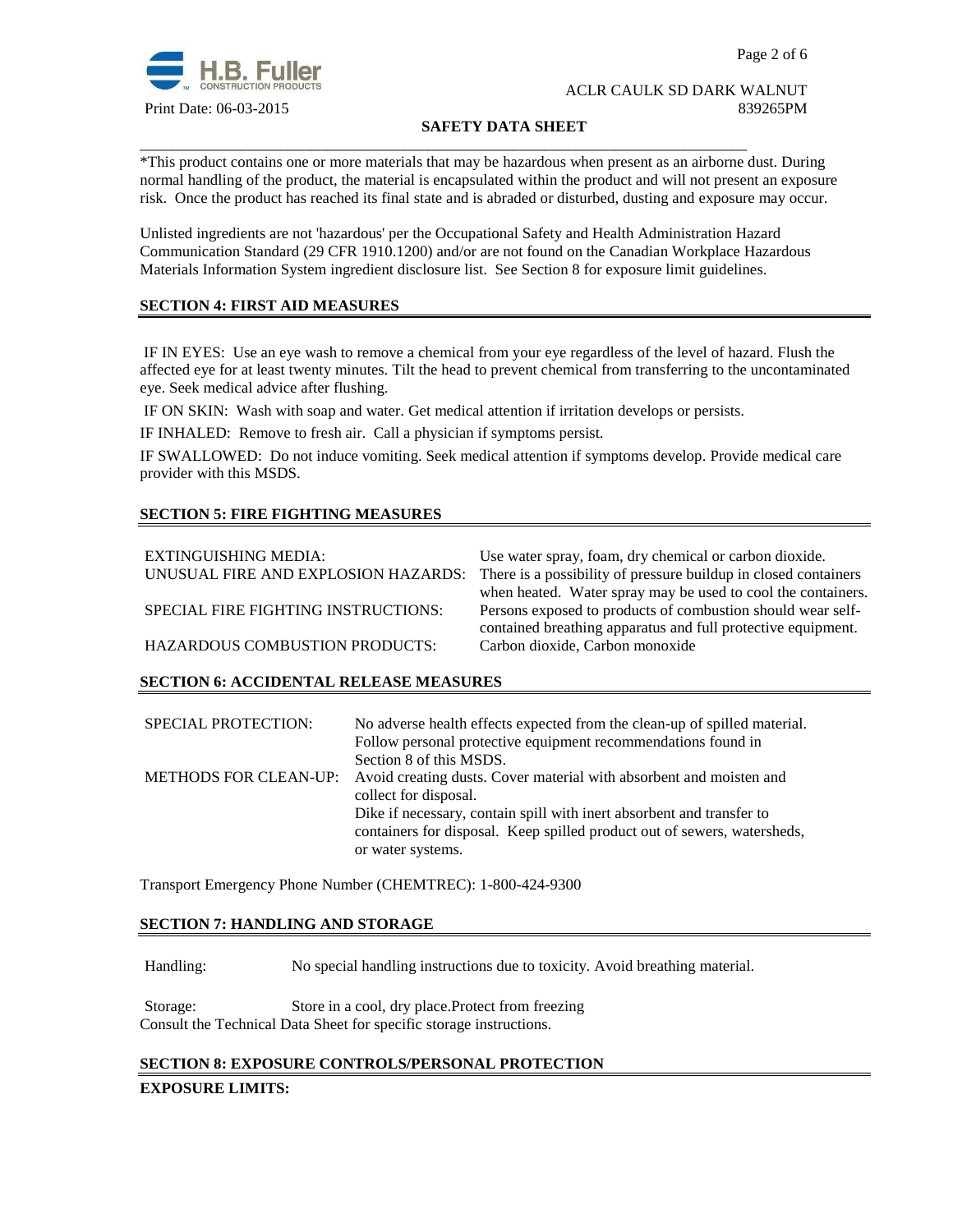

# **SAFETY DATA SHEET**

| <b>Chemical Name</b> | <b>Note</b>        | <b>ACGIH EXPOSURE LIMITS</b>          | <b>OSHA PEL</b>                                                                                                                                  |
|----------------------|--------------------|---------------------------------------|--------------------------------------------------------------------------------------------------------------------------------------------------|
| Calcium carbonate    | $*$ (see<br>below) | No data available.                    | 15 mg/m3 TWA (total dust); 5 mg/m3 TWA<br>(respirable fraction)                                                                                  |
| Crystalline silica   | $*$ (see<br>below) | 0.025 mg/m3 TWA (respirable fraction) | $((250)/(%SiO2 + 5)$ mppcf TWA<br>(respirable)); $((10)/(%SiO2 + 2)$ mg/m3<br>TWA (respirable)); $((30)/(%SiO2 + 2))$<br>mg/m3 TWA (total dust)) |
| Stoddard solvent     |                    | 100 ppm TWA                           | 500 ppm TWA; 2900 mg/m3 TWA                                                                                                                      |

\*This product contains one or more materials that may be hazardous when present as an airborne dust. During normal handling of the product, the material is encapsulated within the product and will not present an exposure risk. Once the product has reached its final state and is abraded or disturbed, dusting and exposure may occur.

# **ENGINEERING CONTROL METHODS:**

| <b>VENTILATION:</b>            | Use local exhaust ventilation or other engineering controls to<br>minimize exposures.                                                                                                                                                                                                                                                     |
|--------------------------------|-------------------------------------------------------------------------------------------------------------------------------------------------------------------------------------------------------------------------------------------------------------------------------------------------------------------------------------------|
| <b>EYE PROTECTION:</b>         | Wear safety glasses when handling this product.                                                                                                                                                                                                                                                                                           |
| <b>SKIN PROTECTION:</b>        | Not normally required. Wear chemically resistant gloves to prevent<br>prolonged or repeated contact.                                                                                                                                                                                                                                      |
| GLOVES:                        | Not normally required. Use nitrile gloves if conditions warrant.                                                                                                                                                                                                                                                                          |
| <b>RESPIRATORY PROTECTION:</b> | Respiratory protection may be required to avoid over exposure when<br>handling this product. Use a respirator if general room ventilation is<br>not available or sufficient to eliminate symptoms. NIOSH approved<br>air purifying respirator with dust/mist filter.<br>Respirators should be selected by and used following requirements |
|                                | found in OSHA's respirator standard (29 CFR 1910.134).                                                                                                                                                                                                                                                                                    |

# **SECTION 9: PHYSICAL AND CHEMICAL PROPERTIES**

| PHYSICAL STATE:                   | Semi-solid                   |
|-----------------------------------|------------------------------|
| COLOR:                            | <b>Brown</b>                 |
| ODOR:                             | Neutral                      |
| <b>ODOR THRESHOLD:</b>            | Not established              |
| pH:                               | 7.4                          |
| FREEZING/MELTING POINT (deg. C):  | Not established              |
| <b>BOILING POINT</b> (deg. C):    | Not established              |
| <b>FLASH POINT:</b>               | Non flammable                |
| <b>EVAPORATION RATE:</b>          | Not established              |
| FLAMMABILITY:                     | Not a flammable solid or gas |
| UPPER EXPLOSIVE LIMIT (% in air): | Not established              |
| LOWER EXPLOSIVE LIMIT (% in air): | Not established              |
| VAPOR PRESSURE (mm Hg):           | Not established              |
| <b>VAPOR DENSITY:</b>             | Not established              |
| WEIGHT PER GALLON (lbs.):         | 13.25                        |
| <b>SPECIFIC GRAVITY:</b>          | 1.590                        |
| <b>SOLUBILITY:</b>                | Not established              |
| <b>OCTANOL/WATER COEFFICIENT:</b> | Not established              |
| <b>AUTOIGNITION TEMPERATURE:</b>  | Not established              |
| DECOMPOSITION TEMPERATURE:        | Not established              |
| VISCOSITY:                        | No data available.           |
| SOLIDS (% by weight):             | 81.2                         |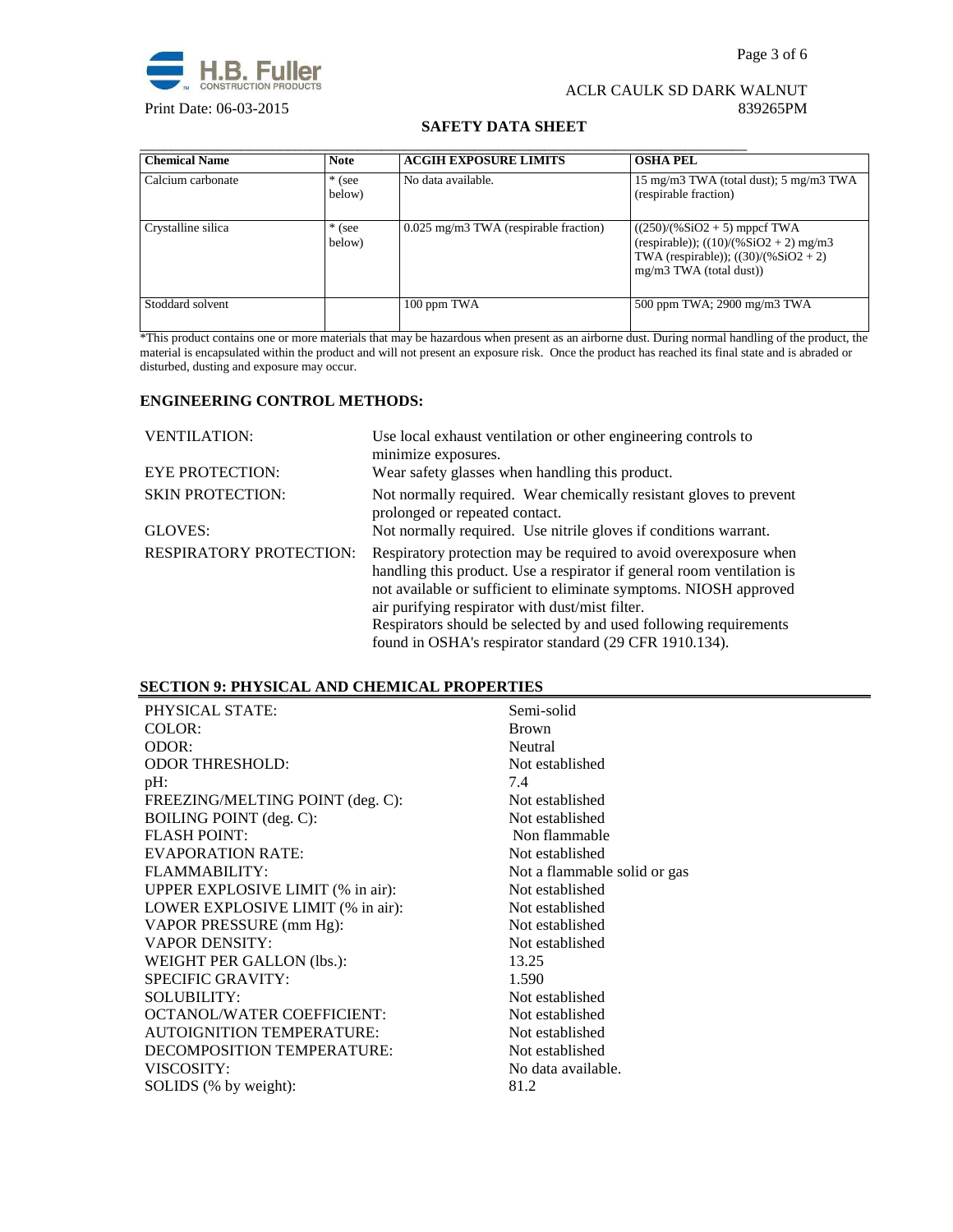

#### **SAFETY DATA SHEET**

\_\_\_\_\_\_\_\_\_\_\_\_\_\_\_\_\_\_\_\_\_\_\_\_\_\_\_\_\_\_\_\_\_\_\_\_\_\_\_\_\_\_\_\_\_\_\_\_\_\_\_\_\_\_\_\_\_\_\_\_\_\_\_\_\_\_\_\_\_\_\_\_\_\_\_\_\_\_ VOC, weight percent 0.60 VOC, U.S. EPA Method 24, less water and exempt solvents (theoretically determined)

12g/liter of material

# **SECTION 10: STABILITY AND REACTIVITY**

| STABILITY:                                                        | Stable under normal conditions. |
|-------------------------------------------------------------------|---------------------------------|
| CHEMICAL INCOMPATIBILITY:                                         | Not established                 |
| HAZARDOUS POLYMERIZATION:                                         | Will not occur.                 |
| HAZARDOUS DECOMPOSITION PRODUCTS: Carbon monoxide, carbon dioxide |                                 |

#### **SECTION 11: TOXICOLOGICAL INFORMATION**

### **Component Toxicity / Toxicology Data:**

| COMPONENT NAME     | <b>LD50/LC50</b>          |
|--------------------|---------------------------|
| Calcium carbonate  | ORAL LD50 RAT 6,450 MG/KG |
|                    |                           |
| Crystalline silica | ORAL LD50 RAT 500 MG/KG   |
|                    |                           |
| Water              | ORAL LD50 RAT > 90 ML/KG  |
|                    |                           |

#### **This product is a mixture. Unless noted, the information below is based on components.**

Skin corrosion / irritation: Can cause minor skin irritation, defatting, and dermatitis.

Serious eye damage / irritation :Can cause minor irritation, tearing and reddening.

Respiratory / skin sensitization: No data available.

Germ cell mutagenicity: May cause genetic defects.

Carcinogenicity: Contains a material that may cause cancer.

Reproductive toxicity: No data available.

Specific target organ toxicity-single exposure:No data available.

Respiratory irritation / Narcotic effects: No data available.

Specific target organ toxicity-repeated exposure:Causes damage to organs through prolonged or repeated exposure.

Target organs potentially affected by exposure: Lungs Kidneys Central nervous system

Aspiration hazard: No data available.

Medical Conditions Aggravated by Exposure: Lung disease, Kidney disease

#### **SECTION 12: ECOLOGICAL INFORMATION**

| OVERVIEW:        | No ecological information available for this product. |
|------------------|-------------------------------------------------------|
| MOBILITY:        | No data available.                                    |
| PERSISTENCE:     | No data available.                                    |
| BIOACCUMULATION: | No data available.                                    |

#### **This product has not been tested for ecological effects. Relevant information for components is listed below:**

| Component:         | <b>Ecotoxicity values:</b>       |
|--------------------|----------------------------------|
| No data available. | <b>Acute Toxicity (Fish):</b>    |
|                    | <b>Acute Toxicity (Daphnia):</b> |
|                    | <b>Acute Toxicity (Algae):</b>   |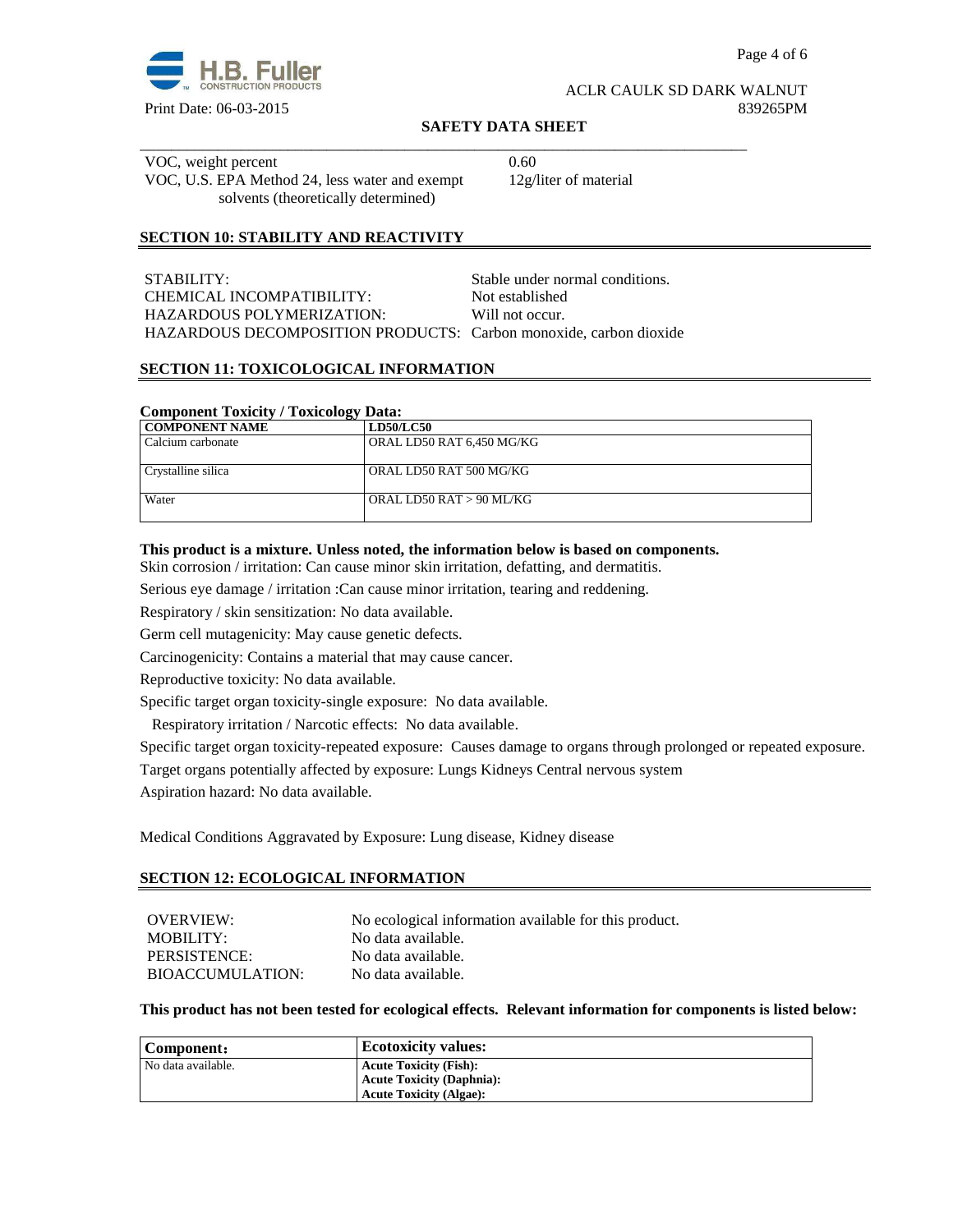

**SAFETY DATA SHEET**

\_\_\_\_\_\_\_\_\_\_\_\_\_\_\_\_\_\_\_\_\_\_\_\_\_\_\_\_\_\_\_\_\_\_\_\_\_\_\_\_\_\_\_\_\_\_\_\_\_\_\_\_\_\_\_\_\_\_\_\_\_\_\_\_\_\_\_\_\_\_\_\_\_\_\_\_\_\_

# **SECTION 13: DISPOSAL CONSIDERATIONS**

To the best of our knowledge, this product does not meet the definition of hazardous waste under the U.S. EPA Hazardous Waste Regulations 40 CFR 261. Solidify and dispose of in an approved landfill. Consult state, local or provincial authorities for more restrictive requirements.

# **SECTION 14: TRANSPORT INFORMATION**

Consult Bill of Lading for transportation information.

| US DOT: | <b>NOT REGULATED</b> |  |
|---------|----------------------|--|
| IATA:   | <b>NOT REGULATED</b> |  |

# **SECTION 15: REGULATORY INFORMATION**

**INVENTORY STATUS** 

| U.S. EPA TSCA:         | This product is in compliance with the Toxic Substances Control Act's |  |
|------------------------|-----------------------------------------------------------------------|--|
|                        | Inventory requirements.                                               |  |
| CANADIAN CEPA DSL:     | The components of this product are included on the DSL or are exempt  |  |
|                        | from DSL requirements.                                                |  |
| EUROPEAN REACH:        | As a result of the introduction of REACH into Europe, this product    |  |
|                        | cannot be imported into Europe unless the REACH requirements are      |  |
|                        | met.                                                                  |  |
| <b>AUSTRALIA AICS:</b> | This product is in compliance with the Australian Inventory of        |  |
|                        | Chemical Substances requirements.                                     |  |

If you need more information about the inventory status of this product call 651-236-5858.

This product may contain chemical substances that are regulated for export by various government agencies (such as the Environmental Protection Agency, the Bureau of Industry and Security, or the Drug Enforcement Administration, among others). Before exporting this product from the USA or Canada, we recommend you contact us at reg.request@hbfuller.com to request an export review.

## FEDERAL REPORTING

EPA SARA Title III Section 313

Unless listed below, this product does not contain toxic chemical(s) subject to the reporting requirements of section 313 of Title III of the Superfund Amendments and Reauthorization Act of 1986 (SARA) and 40 CFR part 372. EPA has advised that when a percentage range is listed the midpoint may be used to fulfill reporting obligations. **Chemical Name**  $\begin{array}{|c|c|c|c|} \hline \text{CAS#} & \varphi_0 & \text{CAS}^+ \\\hline \end{array}$ 

## STATE REPORTING

Proposition 65, The Safe Drinking Water and Toxic Enforcement Act of 1986:

Unless listed below, this product does not contain known levels of any chemical known to the State of California to cause cancer or reproductive harm.

| <b>Chemical Name/List</b> |                       | <b>CAS</b> | Percent      |
|---------------------------|-----------------------|------------|--------------|
| Ouartz                    | (Carcinogen)          | 14808-60-7 | $10 - 30$    |
| Titanium dioxide          | (Carcinogen)          | 13463-67-7 | $0.01 - 0.1$ |
| Carbon black              | (Carcinogen)          | 1333-86-4  | $0.01 - 0.1$ |
| Ethyl acrylate            | (Carcinogen)          | 140-88-5   | $< 10$ ppm   |
| Methanol                  | (Developmental toxin) | $67-56-1$  | $< 10$ ppm   |

## **Substances of Very High Concern (SVHC) Content:**

Unless listed below, this product does not contain SVHC's. tert-Octylphenol, ethoxylated